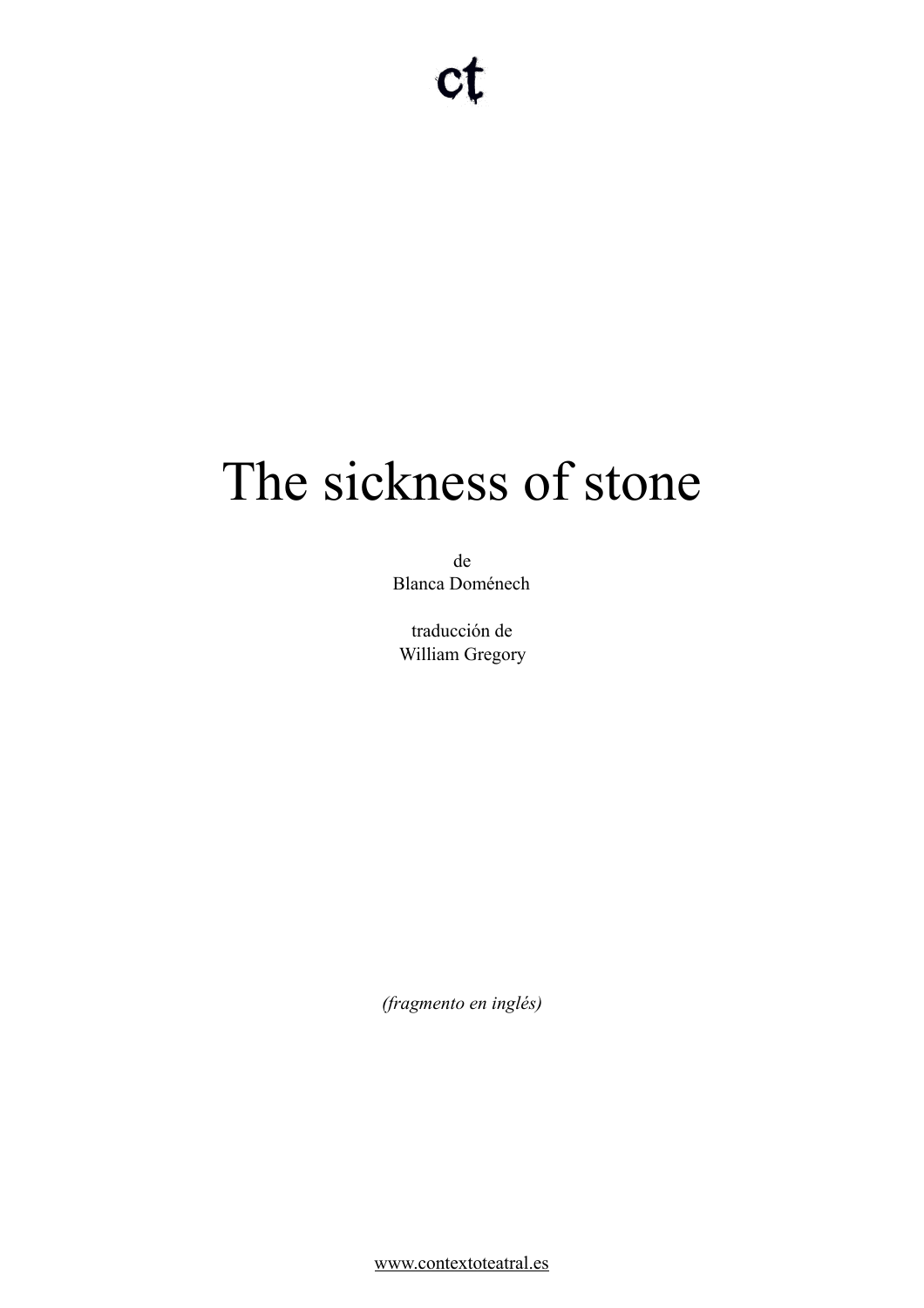*Inside the basilica of the Valley of the Fallen. The scene takes place in a passageway in the upper part of the basilica. The vaulted roof is covered with a large protective cloth and the walls are lined with scaffolding.* 

*The powerful beam of a torch sways in the semi-darkness of the space. MIRANDA descends from one of the scaffoldings. She makes a little jump to the ground. She wears a blue work overall. She removes her helmet, gloves and face mask. She leaves the torch on a table which is covered in tools. Only now do we see ANDRÉS, standing opposite her, in silence. Surprised, MIRANDA backs away.* 

ANDRÉS Called me, didn't you?

MIRANDA What?

ANDRÉS A while ago. You called me.

MIRANDA Oh, yes.

*Pause. They look at each other.* 

ANDRÉS So?

MIRANDA I thought you hadn't heard me.

# ANDRÉS

You hear everything in here. There's an echo. Whatever you say here gets repeated everywhere.

MIRANDA Right.

ANDRÉS So?

MIRANDA What?

ANDRÉS You called me.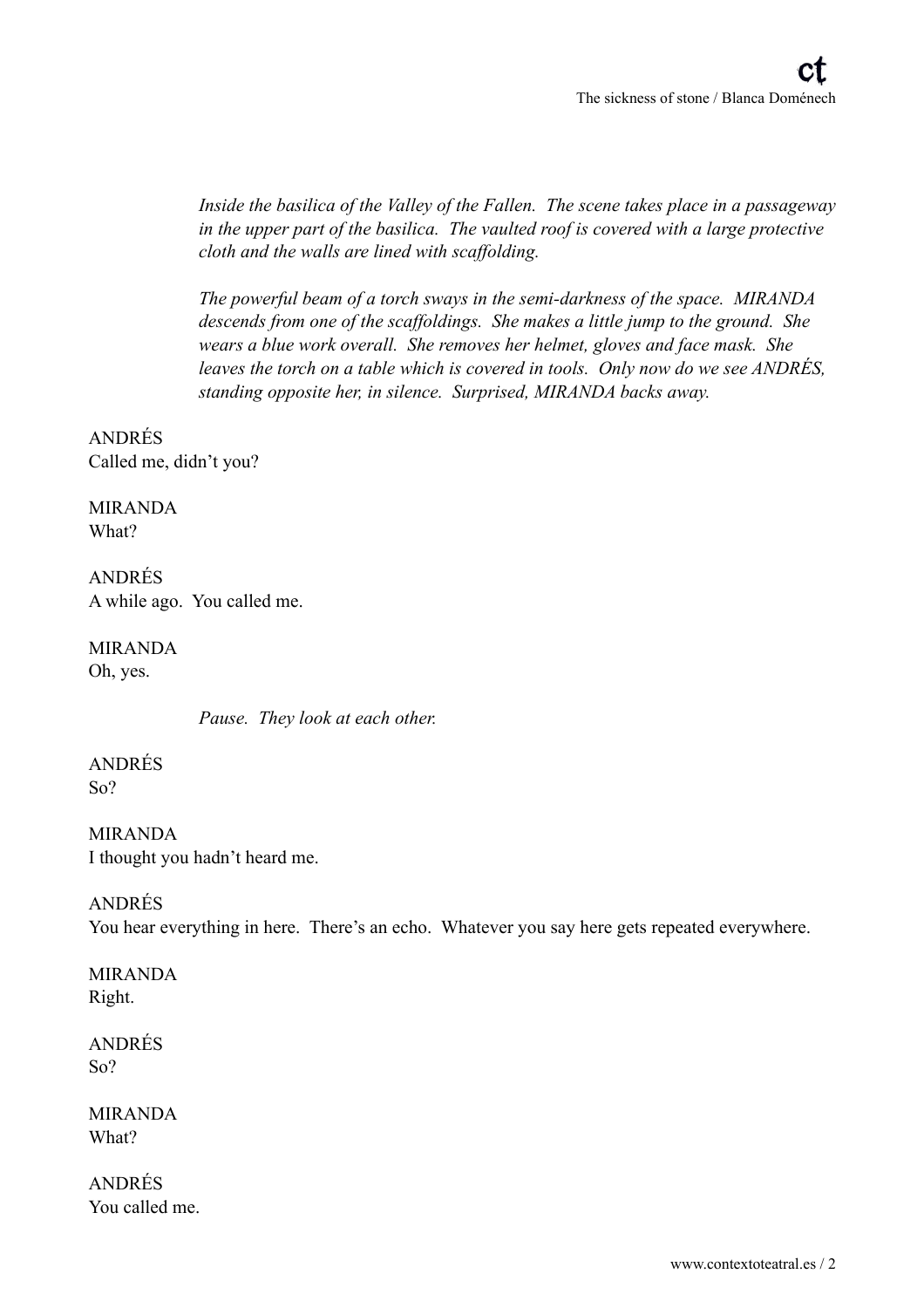MIRANDA Actually, it doesn't matter. *(Pause.)* Is that door there the one that goes straight through to the abbey?

ANDRÉS The one at the back?

MIRANDA It's the only door there is, isn't it?

ANDRÉS The door at the back's the one that goes to the abbey.

MIRANDA It's the only door, isn't it?

ANDRÉS Why do you ask? *(Pause.)* I've not been here in years. Can't get through this way.

MIRANDA I know.

ANDRÉS What?

MIRANDA So the door at the back is the one that goes through to the abbey, yes or no?

ANDRÉS Yes. *(Pause.)* Something wrong?

MIRANDA It's not that there's something wrong. Not that, exactly. Do you know what I'm doing here?

ANDRÉS Here?

MIRANDA Yes. Do you know?

ANDRÉS Course.

MIRANDA Do you think it's easy?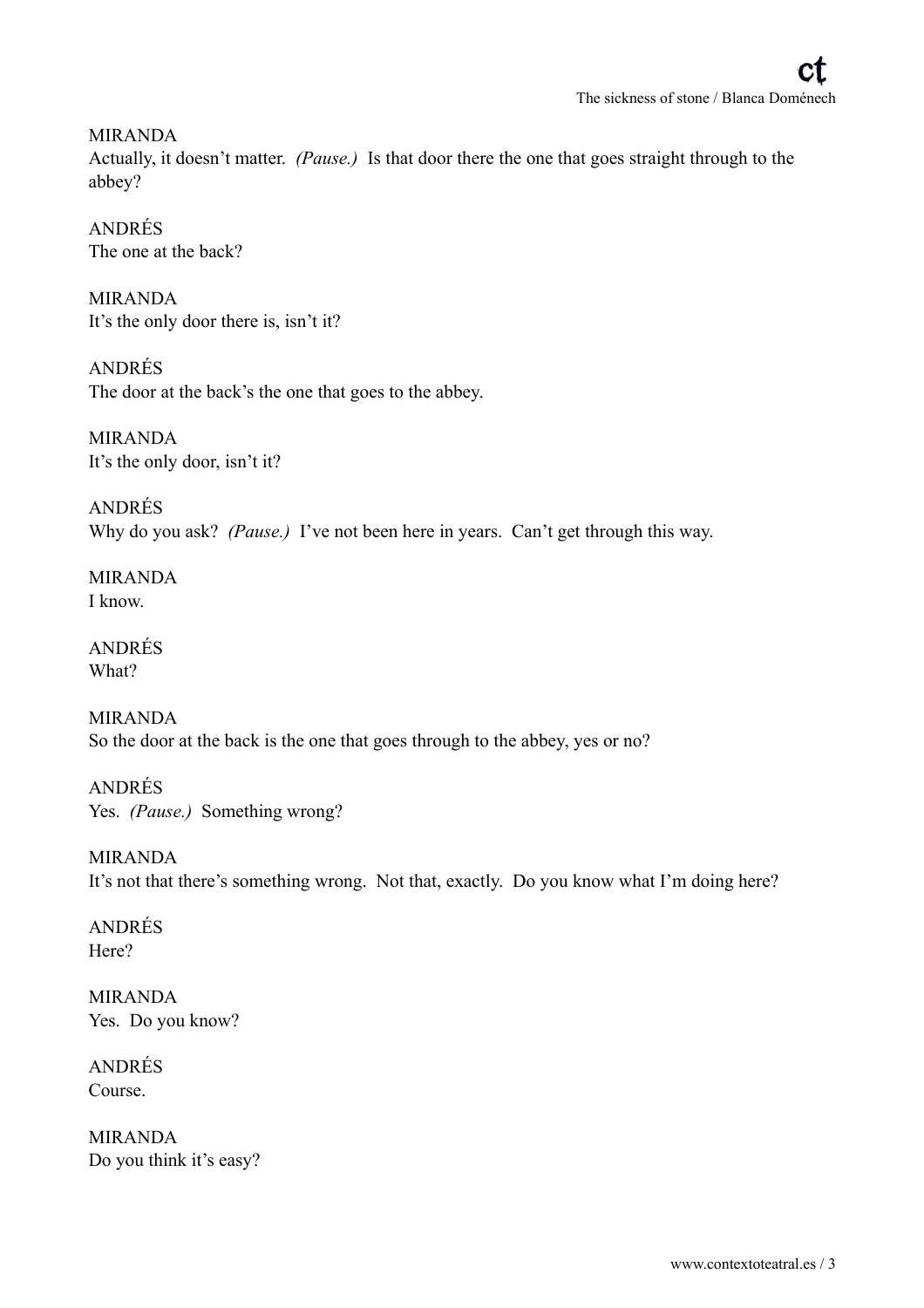ANDRÉS What?

### MIRANDA

My work. *(Pause.)* My work takes a lot of concentration. Do you understand?

### ANDRÉS

Yes.

### MIRANDA

It's artistic work. Do you know what I'm doing? I'm analysing the sickness of the stone. I have to make a diagnosis.

ANDRÉS The sickness of the stone?

MIRANDA Exactly.

ANDRÉS What does that mean?

### MIRANDA

When I'm working on a restoration, it's just me and the stone. I disconnect from everything around me. I'm invaded by another world. It has to be like that. Restoration is like surgery.

*Silence.* 

ANDRÉS That why you called me?

MIRANDA Yes.

ANDRÉS Don't see how I could help you.

### MIRANDA

I saw a man earlier. He was hiding behind the cloth. Between the wall and the cloth. Spying on me.

ANDRÉS Really?

MIRANDA Yes, of course. Really.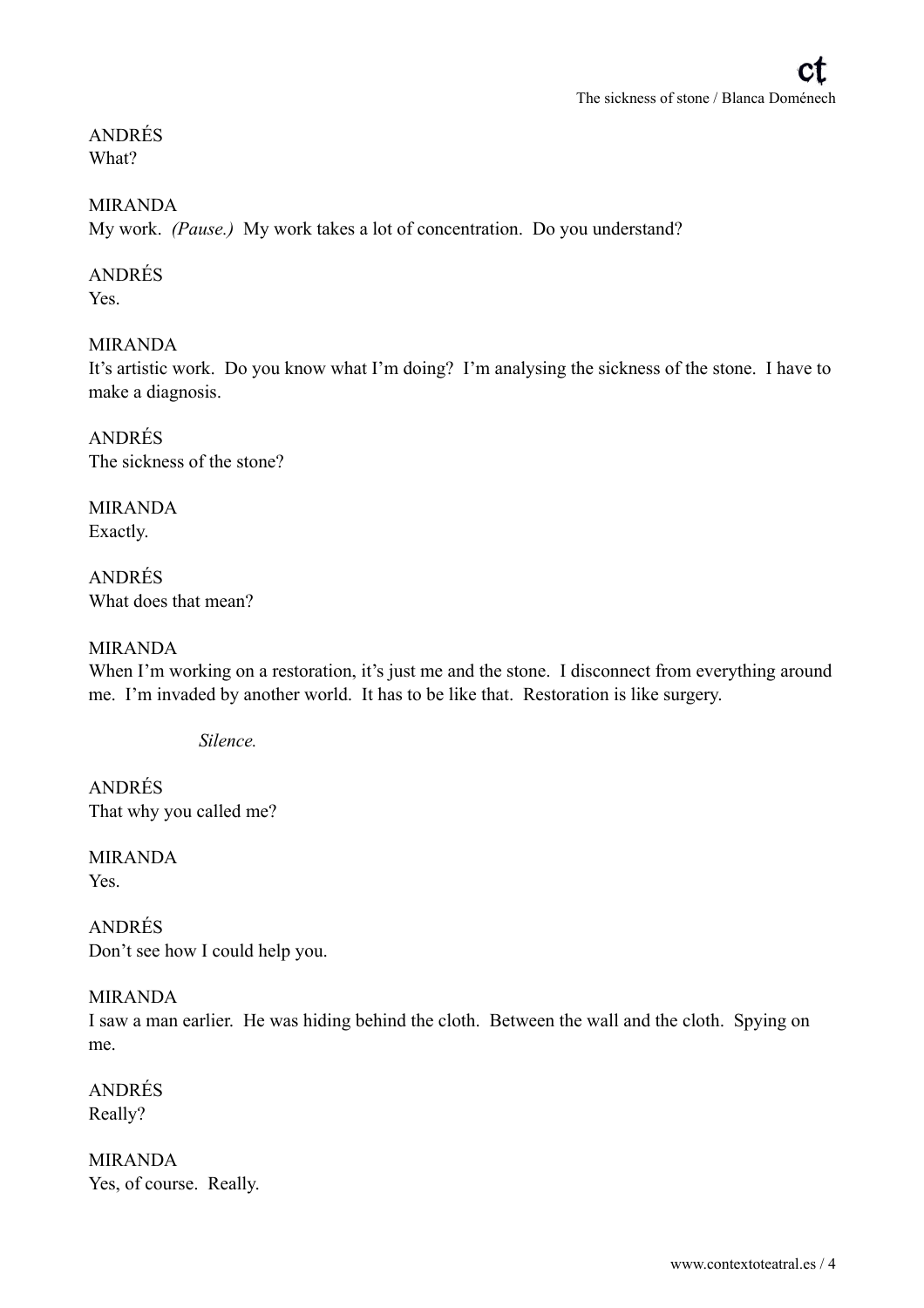ANDRÉS Seems very odd to me.

MIRANDA And to me.

ANDRÉS Who d'you think it was?

MIRANDA One of the monks from the abbey.

ANDRÉS They're cloistered.

MIRANDA So?

ANDRÉS Not allowed to mix with anyone.

MIRANDA They must be a bit uneasy, what with all of this.

ANDRÉS This what?

MIRANDA I mean what's going on outside.

ANDRÉS Doesn't bother them.

MIRANDA How could it not bother them?

ANDRÉS Nothing's gonna get them out of here, they know that.

*Pause.* 

MIRANDA It was a monk. He was wearing a habit.

ANDRÉS In that case, there's absolutely nothing I can do.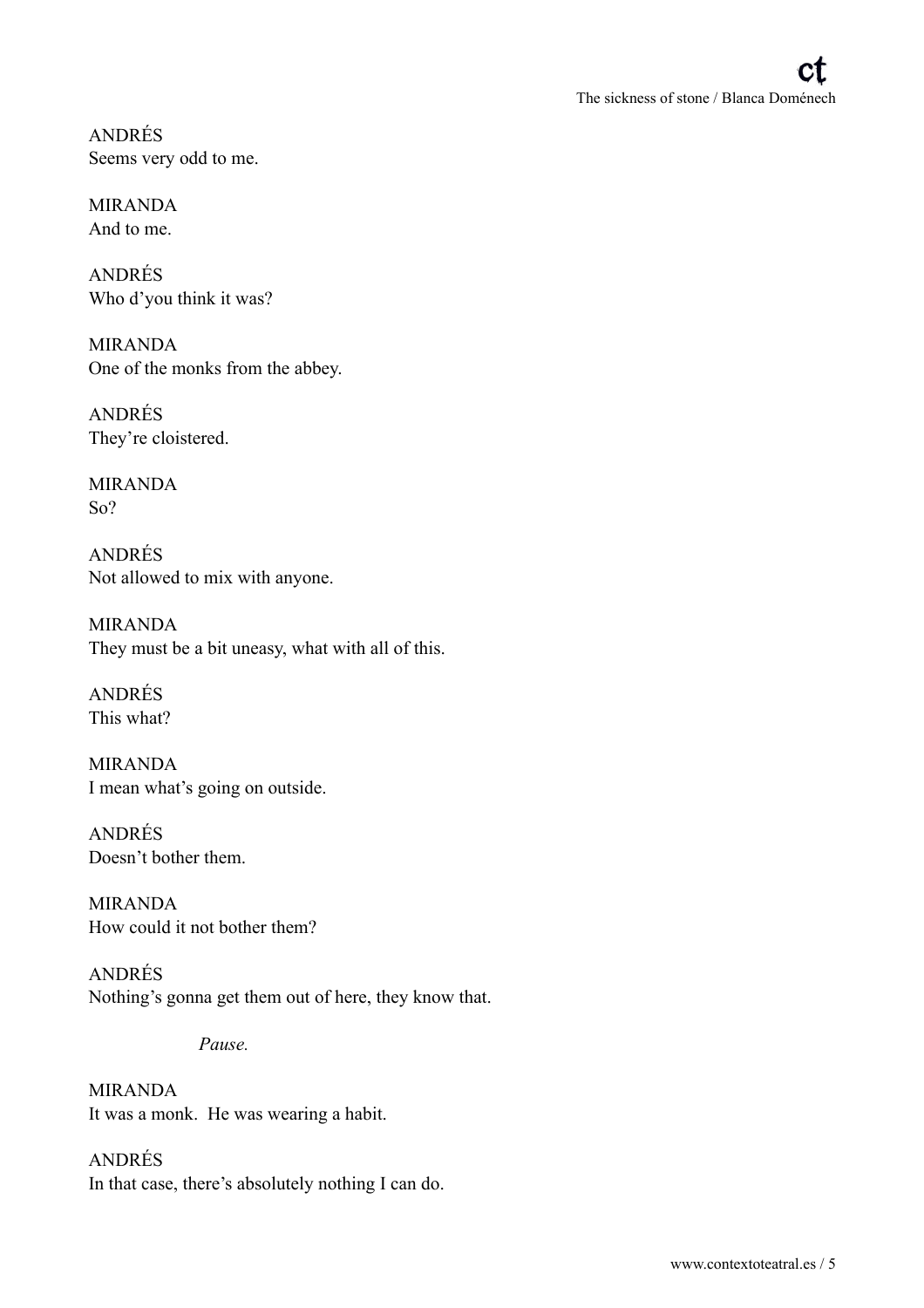## MIRANDA Isn't there?

### ANDRÉS No.

# MIRANDA

I'm analysing the rock from the inside. It's a subtle process. Very delicate. That monk spends all day prowling around. He doesn't trust what I'm doing. Can you imagine what it's like to work like that? It's a constant feeling of harassment. Like my every movement's being watched.

ANDRÉS You got many days left?

MIRANDA Where?

ANDRÉS **Here**.

MIRANDA I'm not sure, with things the way they are.

### ANDRÉS

They will go ahead with the restoration. You should forget all that shouting outside. Get on with your work. I'm more than used to it by now. Nearly thirty years I've been here, there's been aggro since the first day.

MIRANDA Thirty years?

ANDRÉS That's right.

MIRANDA Wow… Thirty years.

# ANDRÉS

Like my second home. I know every corner of this basilica, and all around. Have you managed to get out, take a walk 'round the Valley?

### MIRANDA

I climbed the path the other day. Little track that goes up to the cross. I climbed right to the top and sat down on a rock. The views are astounding. I sat there for a good while. The landscape, it's hypnotic.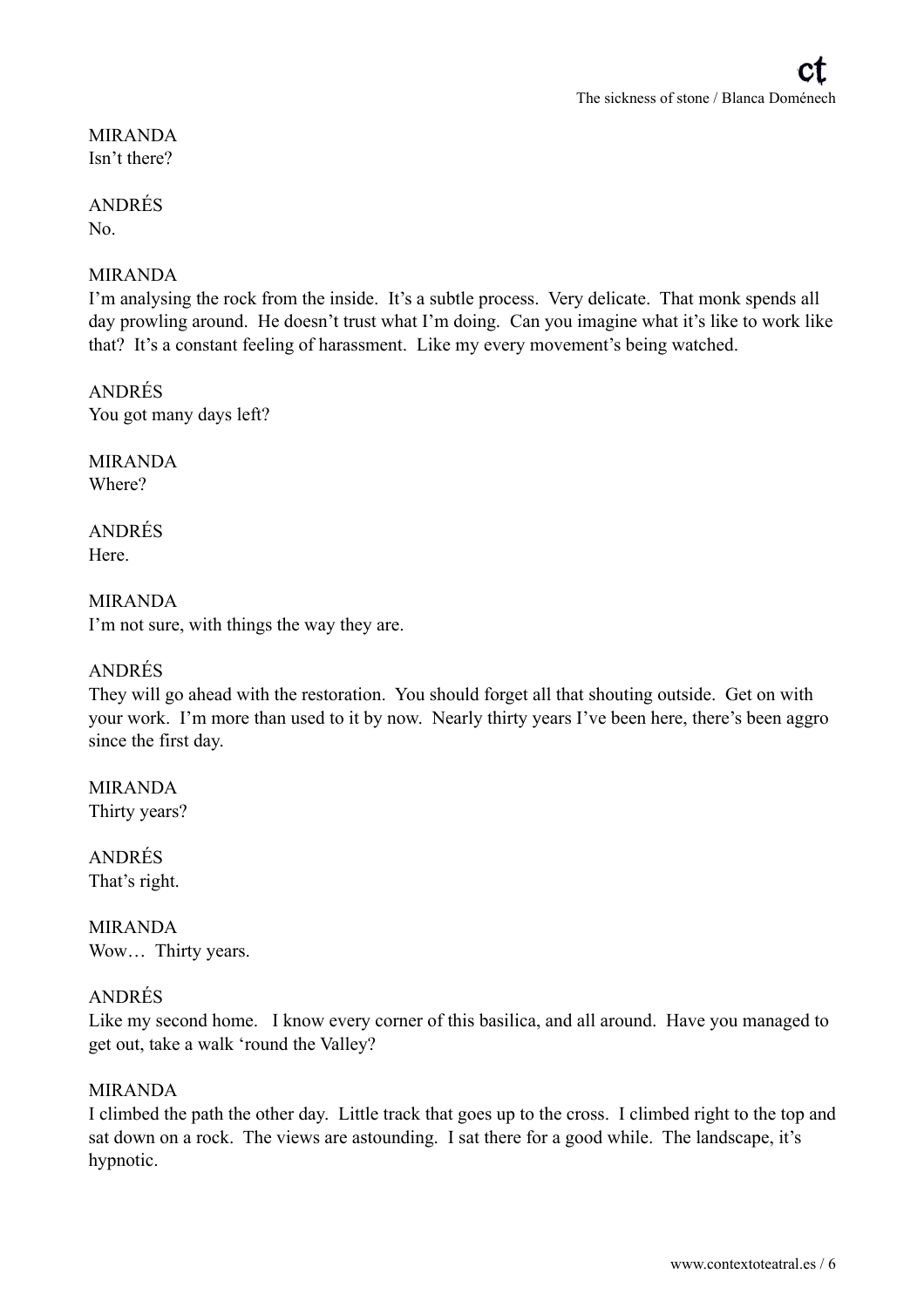ANDRÉS Wasn't there snow?

MIRANDA Yes.

ANDRÉS You climbed the path in the snow?

MIRANDA I was wearing hiking boots.

ANDRÉS It's dangerous.

MIRANDA It was even more astounding in the snow and the ice. The air, sharp, frozen. It was like a diamond.

ANDRÉS Brave girl.

MIRANDA For climbing a snowy path?

ANDRÉS It's not the usual.

MIRANDA What isn't?

ANDRÉS Some guards here never so much as gone for a walk in the woods. They come here, work, go back home. Not even a turn around the grounds.

MIRANDA It's my job. I'm making a diagnosis. I wanted to see it from the outside.

ANDRÉS What's that got to do with it?

MIRANDA With what?

ANDRÉS The diagnosis.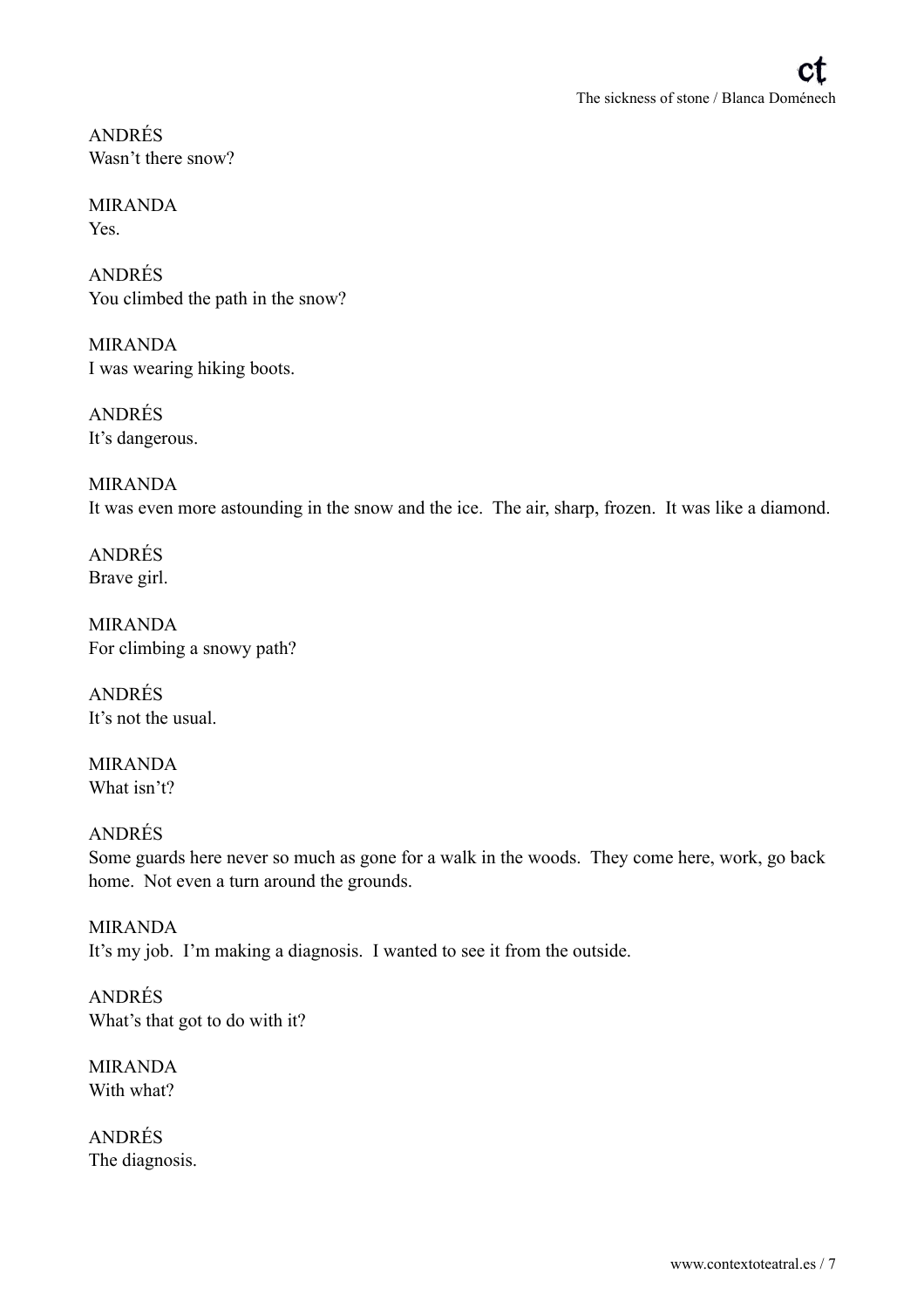# MIRANDA

Restoration is a very creative business. People don't realise. People think it's like being a builder. It's an art. And because it's an art, although it is very technical, I pay attention to other things too. Like the landscape. It inspires me. Do you understand? The landscape helps me sense all this space inside. Understand it more than just technically.

### ANDRÉS

You enjoy it.

### MIRANDA What?

ANDRÉS Your work. You talk with a lot of vocation.

MIRANDA I'd suffocate without my work.

ANDRÉS You like it that much?

MIRANDA I wouldn't be able to breathe.

# ANDRÉS

Thirty years now I've got up at six in the morning, gone down to the bar for a coffee, watched the morning news, climbed into the van and then spent the whole day here. *(Pause.)* Holidays feel long, mind. Always want to come back to work. But I don't need to sense the space inside to inspire me, I promise you that.

*MIRANDA laughs. A short pause.* 

### MIRANDA

You were criticising your colleagues just now. Saying they were lazy for not taking an interest in the surroundings.

### ANDRÉS

Any guard worth his salt should know the area he's working in. What if there's trouble, you have to chase someone? Need to know every nook, cranny and pathway.

*Pause.* 

MIRANDA Do you live in El Escorial?

ANDRÉS Certainly do.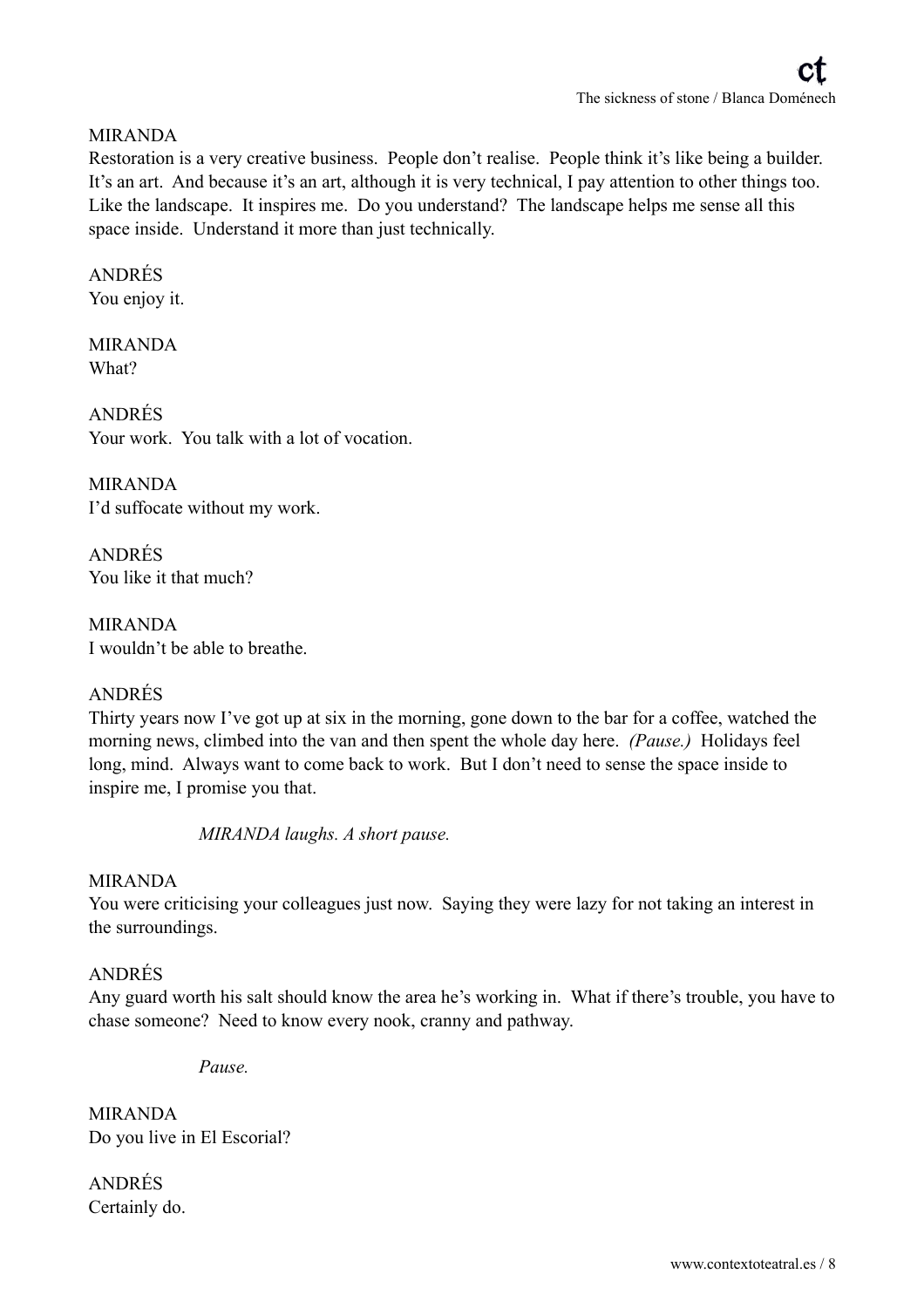MIRANDA I had a look round there the other day. I'd never been before.

# ANDRÉS

 $N<sub>0</sub>$ ?

## MIRANDA No.

ANDRÉS You like it?

MIRANDA It's a beautiful town.

ANDRÉS Where did you go?

# MIRANDA

I went to a restaurant in the square. I had the lunch menu. The Castilian soup was incredible. Then I went for a walk around the centre and to the monastery. And then I walked down through some gardens… What are they called?

ANDRÉS The ones to the station?

MIRANDA Yes, those.

ANDRÉS Casita del Príncipe.

MIRANDA There's some stunning trees.

# ANDRÉS

I live on the opposite end. My house is in the country. Five minutes from the town by car. So you'd never been to El Escorial before?

MIRANDA Never.

ANDRÉS And to the Valley?

MIRANDA No.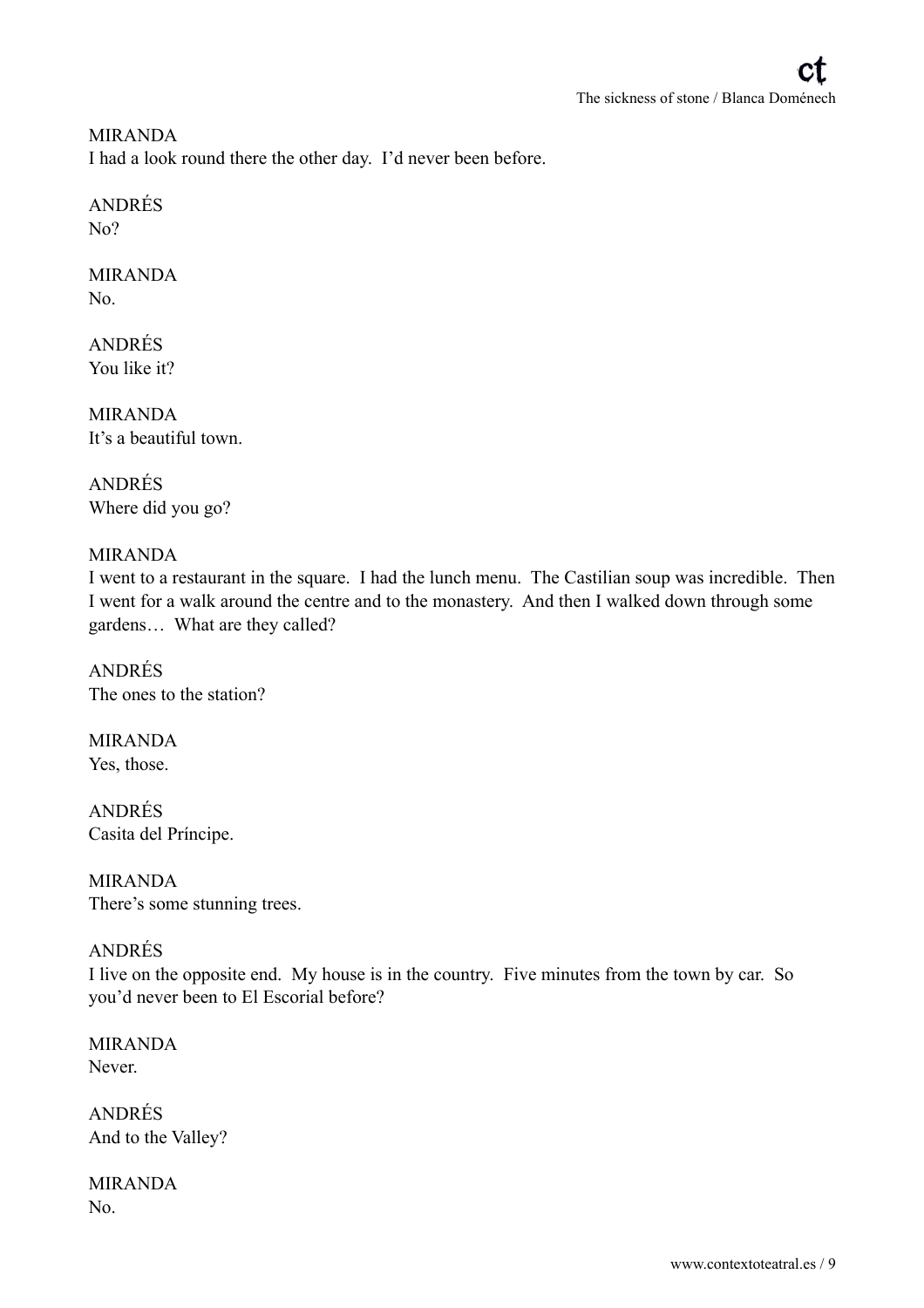*Long pause. MIRANDA backs away, picks up her case and begins to place the tools that are on the table inside it.* 

### MIRANDA

I should've been gone two hours ago. It's the same every day.

ANDRÉS You left much earlier yesterday.

MIRANDA Oh, you saw me?

ANDRÉS Yes.

MIRANDA When I was leaving?

ANDRÉS Yes.

### MIRANDA

I've never seen you before. Actually, when I called you, I thought you were the other one. David.

ANDRÉS David?

MIRANDA Yes.

ANDRÉS You know David?

MIRANDA I spoke to him for a while.

ANDRÉS He's only been here a few months… I don't think he'll last long.

MIRANDA Why won't he last long?

ANDRÉS He's had problems.

MIRANDA At work?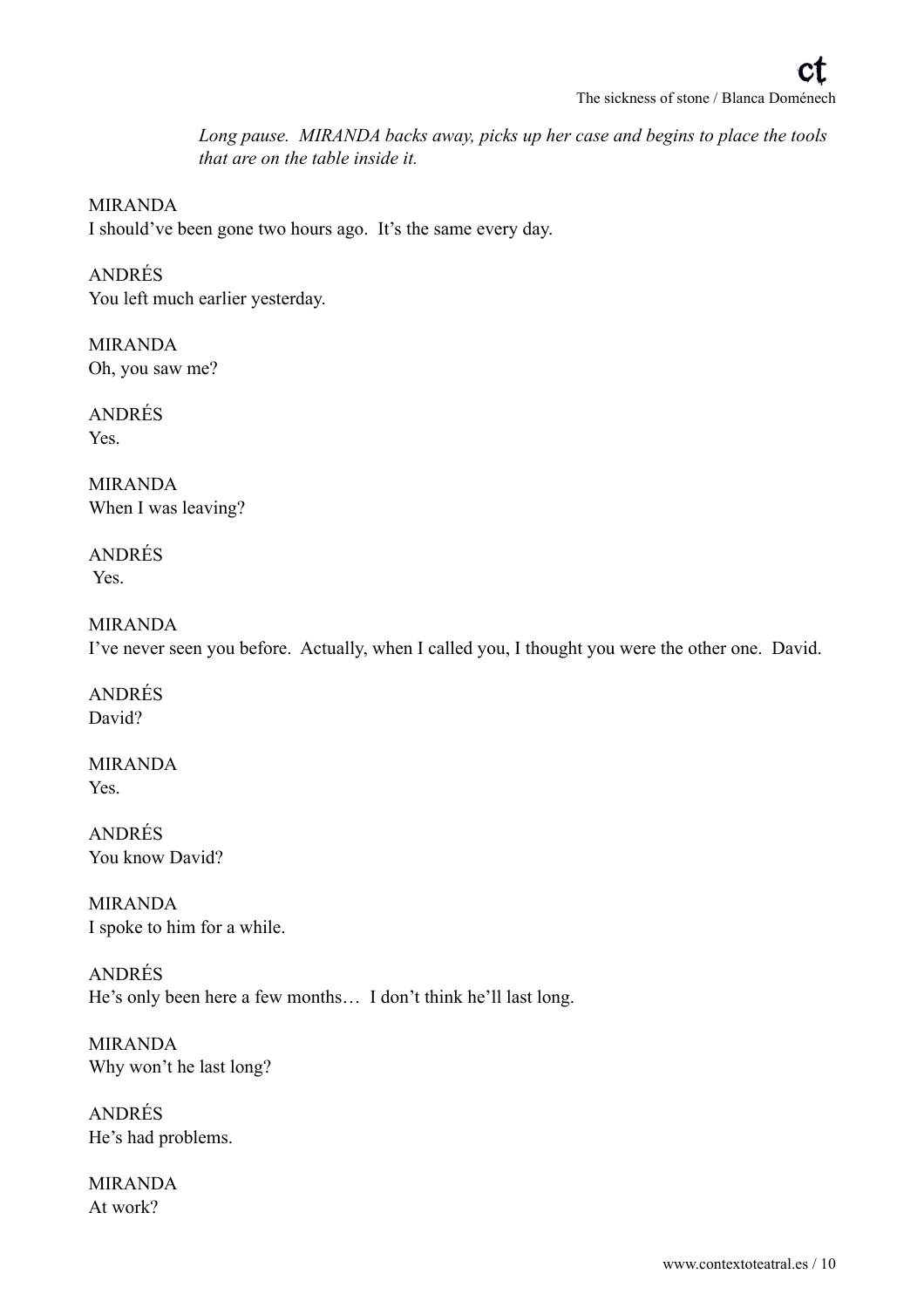ANDRÉS Very impulsive.

MIRANDA He seemed quite the opposite to me.

ANDRÉS Troublesome.

MIRANDA Why?

ANDRÉS Did you tell him about the monk?

MIRANDA  $N<sub>0</sub>$ 

ANDRÉS Don't.

MIRANDA Why not?

ANDRÉS Suit yourself. But he's trouble, that one.

*Pause.* 

MIRANDA I'm only here for five days. I'll be in the lab next week, analysing the samples.

ANDRÉS Oh, you're only here this week?

# MIRANDA

Once we've analysed the stone, we can make a diagnosis and then think about the treatment. Then we'll come back to administer it. He didn't seem troublesome to me.

> *ANDRÉS stares at the tools that MIRANDA is putting into the case. Then he stares at the pots full of stones that are on the table.*

ANDRÉS Those the samples?

MIRANDA Yes.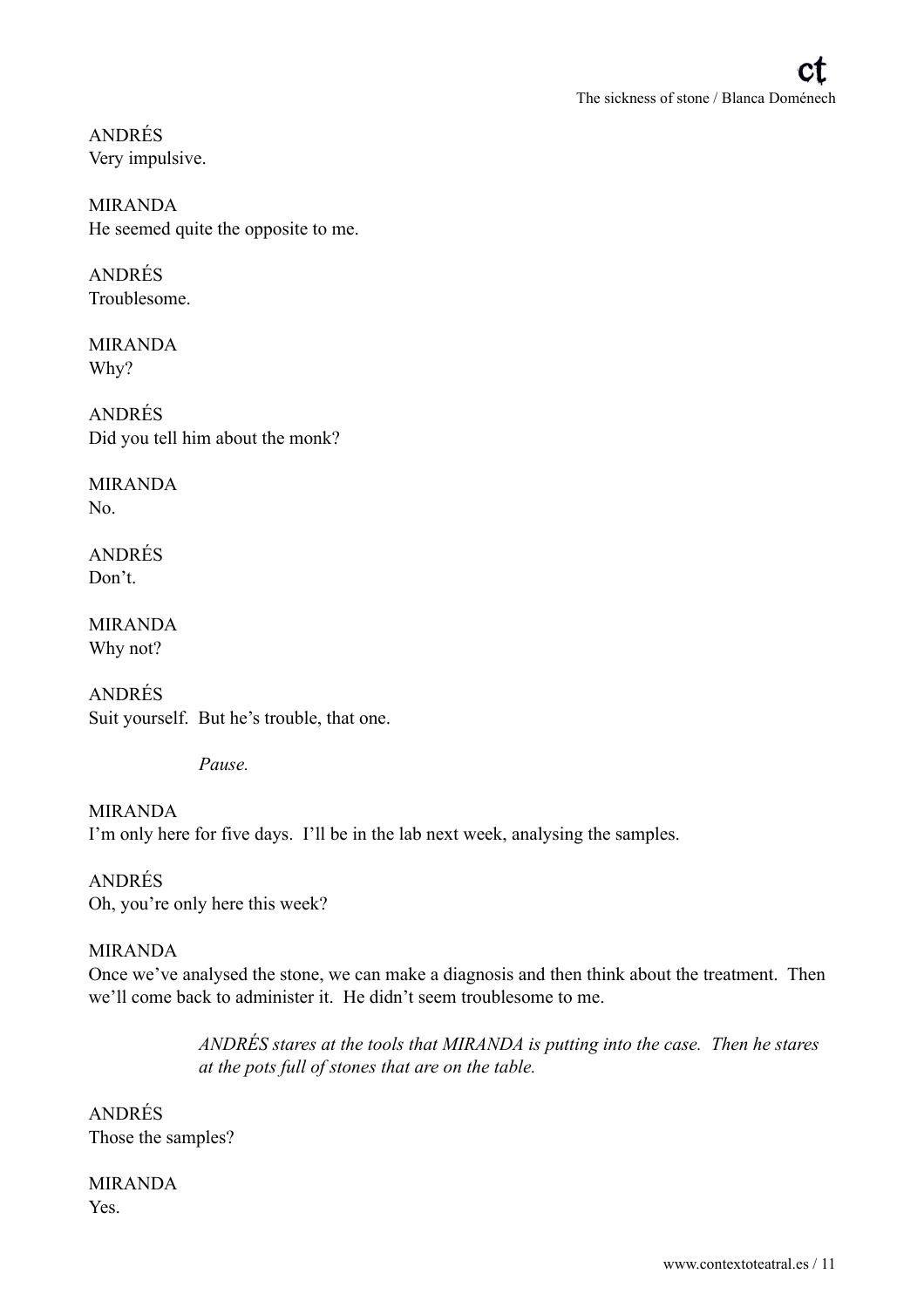# ANDRÉS

And now you're taking them to the lab to analyse them...

# MIRANDA

That's right.

# ANDRÉS How d'you do that?

# MIRANDA

Everyone thinks that stone is something hard and strong. It's not. Stone's not as strong as it looks. It's strong. Very strong, yes. It is. But not as strong as it looks. In fact it's much weaker. A stone is full of fissures, pores, empty spaces. Full of crystals and microscopic granules. All fragmentation.

# ANDRÉS

 $S_0$ ?

# MIRANDA

Some of the sculptures have serious fissures. If they were to break apart it could be very dangerous for visitors and for the people who work here. I don't know how they could excavate two hundred and seventy metres into a mountain and think it wouldn't end up falling down.

ANDRÉS What?

#### MIRANDA I mean…

ANDRÉS You said it's gonna end up falling down?

MIRANDA It was just a turn of phrase.

# ANDRÉS You said it's gonna end up falling down.

# MIRANDA

This stone is very vulnerable to changes of temperature. Such dramatic changes... In the summer it can vary from sixty degrees in the day to two degrees at midnight, and in the winter the snow and the wind… They speed up the natural fragmentation that this kind of stone suffers from. It's a natural process. And then salt filters in from the water and other substances. It breaks the walls of the pores. We have preventative materials now. Materials that prevent the damage from occurring. They prevent the salts from crystallising and the damage from happening. *(Pause.)* I had a twoyear grant from the university. We did some research. The aim was to prevent what had happened in the past. That is… applying treatments to cover up the problem.